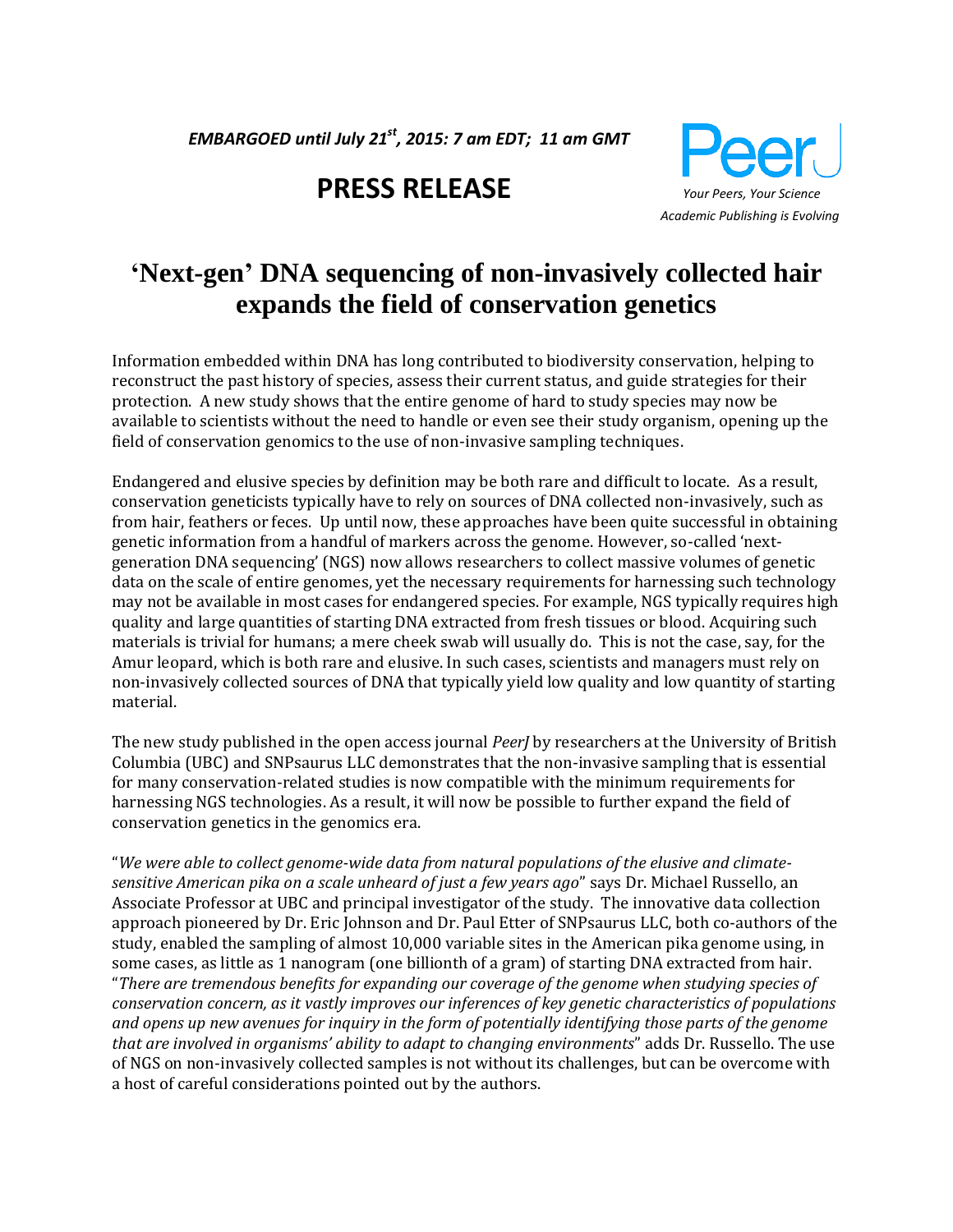In an era in which global biodiversity continues to decline at rates consistent with a mass extinction, conservation scientists and managers can now add genomics to their toolkit for attempting to document and reverse this trend.

**###** 

**Images:**

**Zip file of high resolution images:** [http://static.peerj.com/pressReleases/2015/1106\\_images.zip](http://static.peerj.com/pressReleases/2015/1106_images.zip) 

**Image 1**

**Title:** An American pika (*Ochotona princeps*) calling. **Image Credit:** Philippe Henry, CC BY 4.0

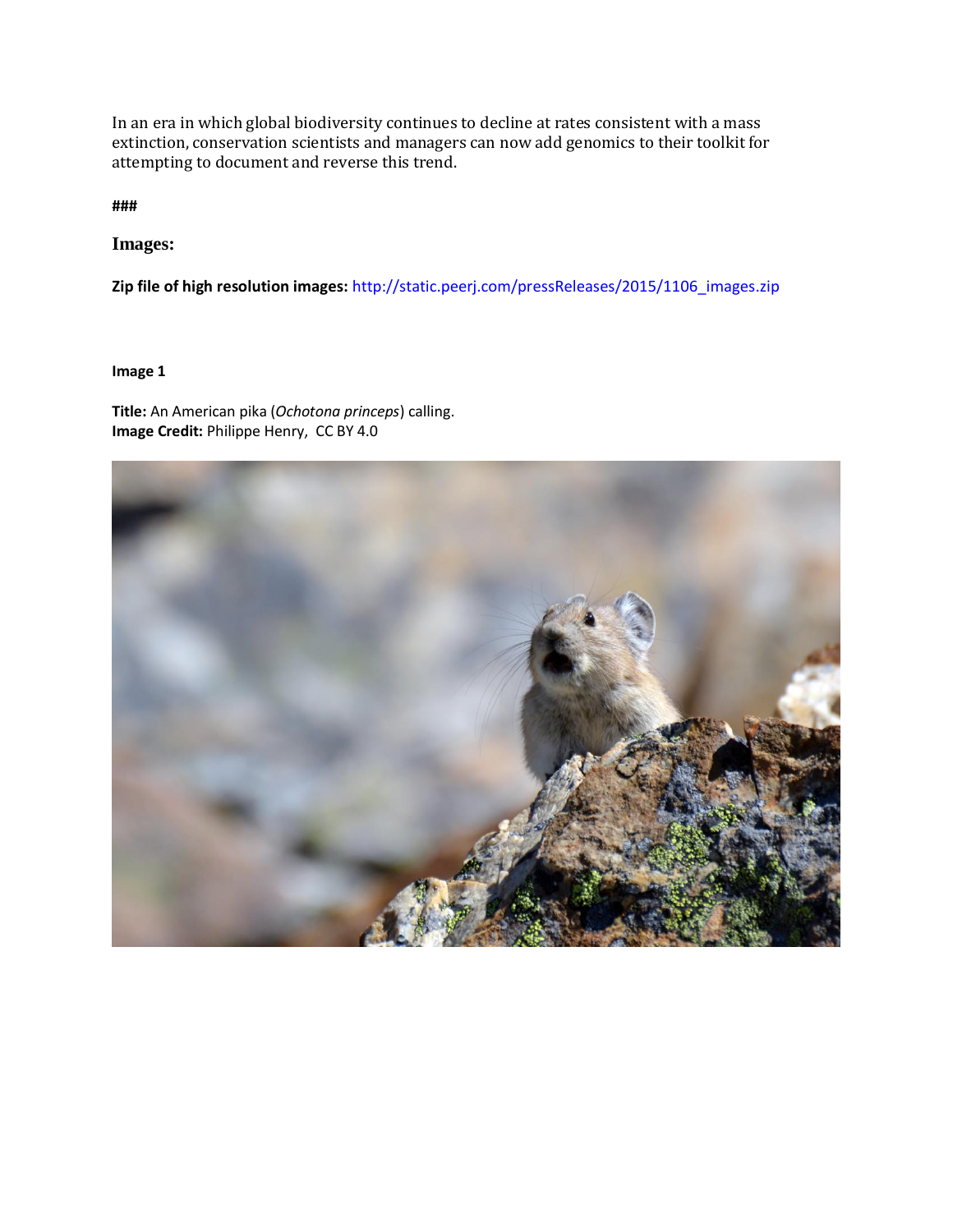#### **Image 2**

**Title:** An American pika (*Ochotona princeps*) foraging. **Image Credit:** Philippe Henry, CC BY 4.0



**###** 

## **EMBARGOED until July 21 st 2015: 7 am EDT; 11 am GMT (i.e. the date of publication)**

**PDF of this Press Release:** [http://static.peerj.com/pressReleases/2015/PressReleasePeerJ\\_Russello.pdf](http://static.peerj.com/pressReleases/2015/PressReleasePeerJ_Russello.pdf)

**Zip file of High Resolution Images:** [http://static.peerj.com/pressReleases/2015/1106\\_images.zip](http://static.peerj.com/pressReleases/2015/1106_images.zip) 

**Link to the Press Preview of the Original Article (this link should only be used BEFORE the embargo ends):** <http://static.peerj.com/press/previews/2015/07/1106.pdf> . Note: this is an author proof and so may change slightly before publication.

**Link to the Published Version of the article** (quote this link in your story – the link will ONLY work **after** the embargo lifts):<https://peerj.com/articles/1106> - your readers will be able to **freely** access this article at this URL.

**Citation to the article:** Russello et al. (2015), From promise to practice: pairing non-invasive sampling with genomics in conservation. **PeerJ 3:e1106; DOI 10.7717/peerj.1106**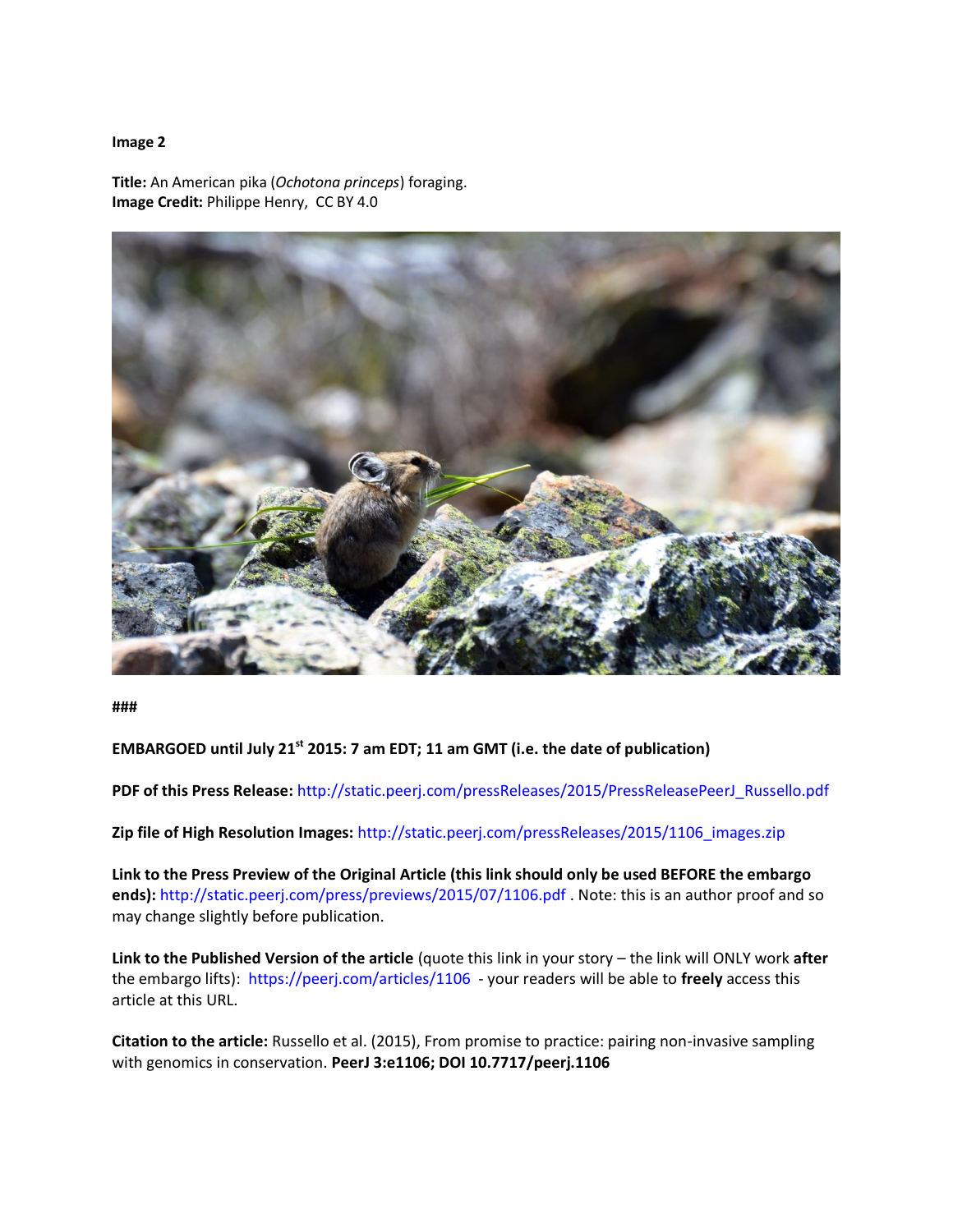**Competing Interests statement from the article:** "Paul D. Etter is the Director of Research and Eric A. Johnson is the founder of SNPsaurus, an organization that offers commercial nextRAD sequencing services. This organization provided no funding for this project."

**Peer Review History:** The peer-review history of this article will be made public at the time of publication. To access the review history before publication email [press@peerj.com](mailto:press@peerj.com)

**###**

### **About PeerJ:**

PeerJ is an Open Access publisher of peer reviewed articles, which offers researchers a lifetime publication plan, for a single low price, providing them with the ability to openly publish all future articles for free. PeerJ is based in San Francisco, CA and London, UK and can be accessed at <https://peerj.com/>. PeerJ's mission is to help the world efficiently publish its knowledge.

All works published in PeerJ are Open Access and published using a Creative Commons license (CC-BY 4.0). Everything is immediately available—to read, download, redistribute, include in databases and otherwise use—without cost to anyone, anywhere, subject only to the condition that the original authors and source are properly attributed.

*PeerJ* has an Editorial Board of over 1,000 respected academics, including 5 Nobel Laureates. PeerJ was the recipient of the 2013 ALPSP Award for Publishing Innovation.

PeerJ Media Resources (including logos) can be found at:<https://peerj.com/about/press/>

**###**

### **Media Contacts**

*For the authors:* Michael Russello, email: [michael.russello@ubc.ca,](x-apple-msg-load://C95B8B98-2269-4CA4-96D4-FA3E8C45F820/michael.russello@ubc.ca) Phone: +1 250 807 8762 (Canada)

**F***or PeerJ:* email: [press@peerj.com](mailto:press@peerj.com) , <https://peerj.com/about/press/>

Note: If you would like to join the PeerJ Press Release list, visit:<http://bit.ly/PressList>

**###**

### **Abstract (from the article):**

Conservation genomics has become an increasingly popular term, yet it remains unclear whether the non-invasive sampling that is essential for many conservation-related studies is compatible with the minimum requirements for harnessing next-generation sequencing technologies. Here, we evaluated the feasibility of using genotyping-by-sequencing of non-invasively collected hair samples to simultaneously identify and genotype single nucleotide polymorphisms (SNPs) in a climate-sensitive mammal, the American pika (*Ochotona princeps*).We identified and genotyped 3,803 high-confidence SNPs across eight sites distributed along two elevational transects using starting DNA amounts as low as 1 ng. Fifty-five outlier loci were detected as candidate gene regions under divergent selection,